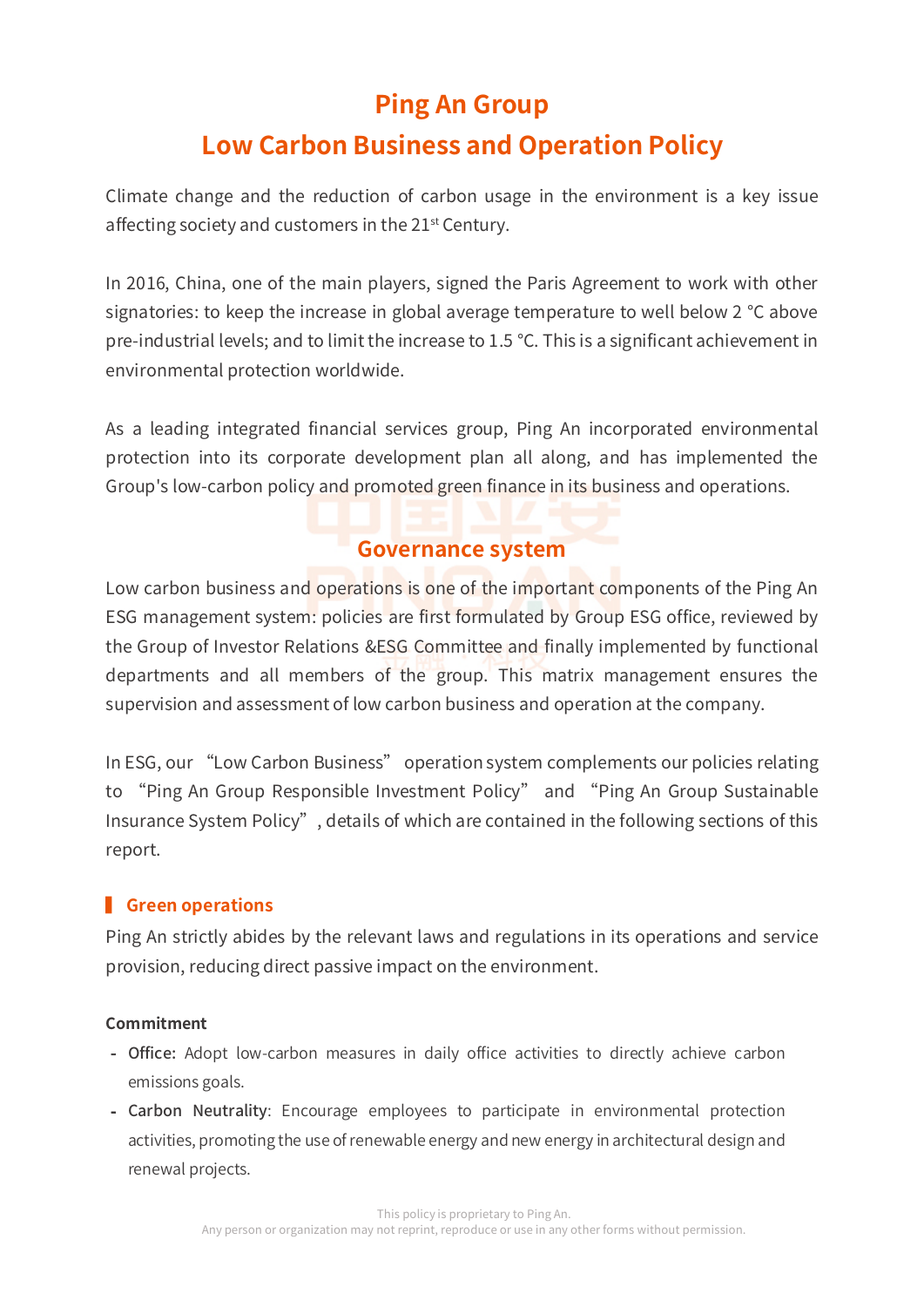- Education: Encourage all employees and partners to contribute in reducing carbon emission and advocating low carbon ideas.
- Target Management and Data Disclosure: Set environmental targets on a regular basis and publish internal and external monitoring results (annual goals and operation on green business will be disclosed in the Group's annual report).

#### **Measure**

- Office: Each member of the Group formulates relevant regulations for office environmental management based on its own circumstances. Meanwhile, guide and supervise employees to take active actions in low-carbon travel, energy conservation and emission reduction and garbage recycling sorting. Also promote the use of smart office apps to reduce printing of documents.

### - Carbon Neutrality:

- 1. Actively organize environmental voluntary activities, such as Earth Day theme events, desertification reduction, public walks for charity and tree planting activities to increase employee participation.
- 2. Ping An's office buildings encourage the use of renewable energy and energy, management consumption. Major office buildings will achieve green operations goals by applying construction techniques that comply with green building certification.
- Education: Ping An provides scientific training to employees and disseminates information promoting low-carbon concepts and lifestyles.

### - Target Management and Data Disclosure:

- 1. Internal: Environmental data is also required when collecting the Group's financial data for disclosure. Ping An regularly sets, monitors and updates low carbon management related targets and KPIs, based on business and environmental status. These include emission density, carbon potential and quantitative annual targets, compatible with certification.
- 2. External: We have an independent third-party ESG data verification and participate in the evaluation of independent third-party ESG rating agencies annually.

### 3. Goals for Green Business and Operation

Ping An developed the following goals for reducing carbon emissions:

- Carbon emission intensity: Taking 2018 as the base year, we will reduce carbon emission intensity by 5%, 10% and 20% by 2020, 2025 and 2030 respectively.
- Paper use intensity: Taking 2016 as the base year, we will reduce paper use intensity by 50%, 60% and 80% over the next three, five and ten years respectively.